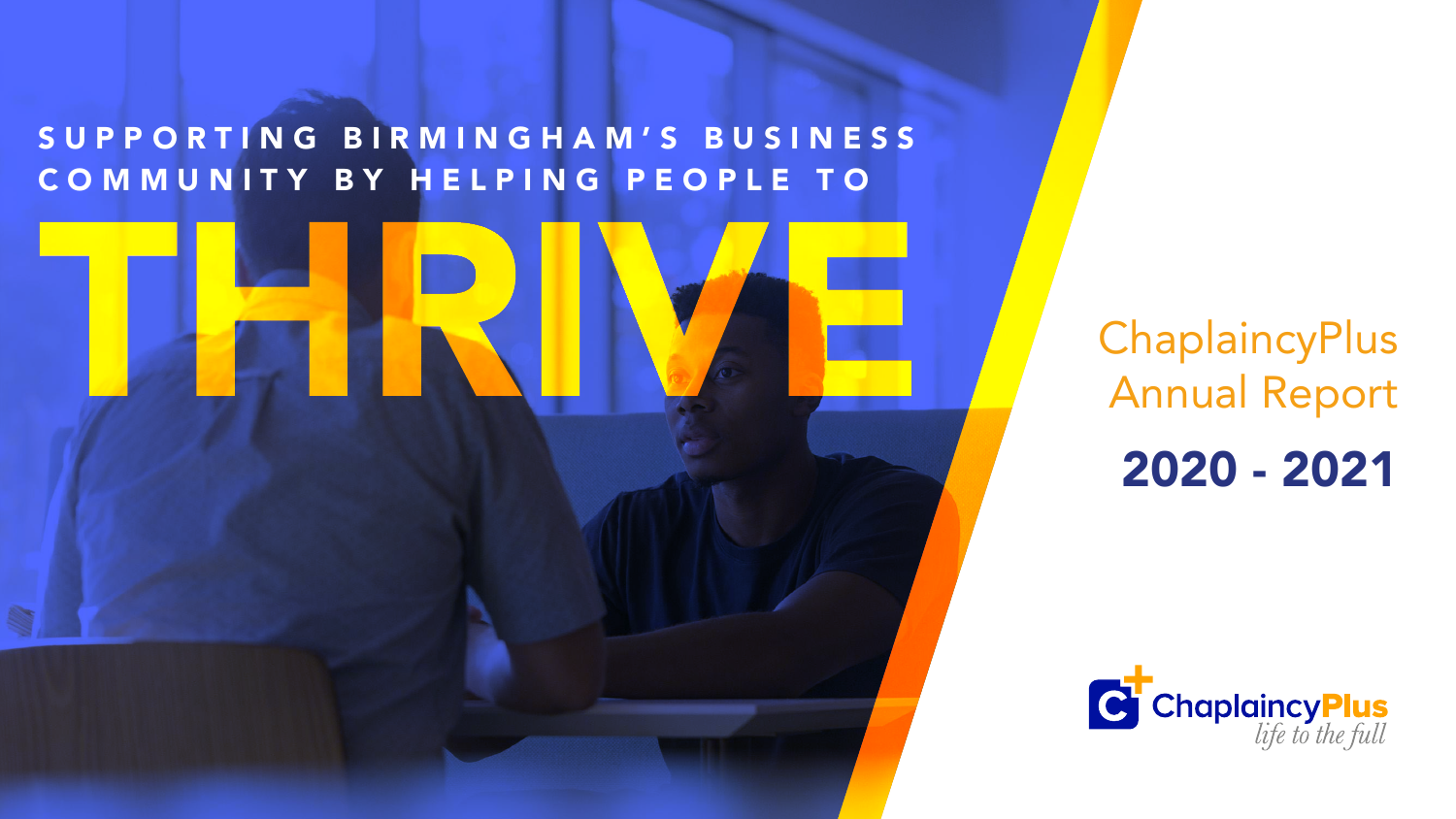### UPDATE FROM THE TRUSTEES & TEAM

As we look back on what has been a year like no other in living memory, we stand amazed that the work of ChaplaincyPlus has continued to flourish, through periods of lock-down and isolation for many. It's been a tough year and we've seen people on our network suffer losses of both loved ones and employment, but our God has been the one constant thing and we give him thanks even when in the midst of adversity.

We still have a small team of talented, dedicated staff together with faithful volunteers who help us in different ways and we are truly thankful for each and every one of them. Steve and the team have adapted well to a new environment of one to one meetings, and annual events being held online, but keeping connected with the network has been challenging.

As restrictions ease and hybrid working becomes possible, we are glad to be arranging some meetings in-person, alongside continuing online connections – and we look forward to the day we can meet again as a whole ChaplaincyPlus network, opening the doors for an in person event!

is to **support and inspire** the Birmingham business community to live life to the full.

### OUR STRATEGIC **OBJECTIVES**

As the year has progressed, we have been delighted to launch the Birmingham Wellbeing Alliance. We have been more aware than ever, over the past year, how much this responds to the needs of businesses and their employees in the city. Mental Health and Wellbeing is such a major issue at the moment: as a board, we felt God telling us we need to respond. We value your continuing prayers, as we journey together in the adventure of this major step of faith.

Finally thank you to each and every one of you for your on-going support, we could not do what we do without you by our side.

Mark Jowett Chair of ChaplaincyPlus Trustees



We are so grateful for our good friends who have volunteered their time or partnered with us at ChaplaincyPlus over the year including; Nathanael Fittro, Tim Roberts, Sue Noyes, Carol Wilson, Chris Whittington, Sue Iqbal, Valerie Sahonta, Terry Wilbanks and John & Maria Price with the Manresa Link Prayer Guides. Our current trustees are listed on the back page.





### OUR PURPOSE









#### BIRMINGHAM WELLBEING ALLIANCE

To offer the business community thought leadership and practical support in the area of employee wellbeing.



To maintain and grow the supportive network of Christians in the business community.

### OUR VALUES



The business community in Birmingham matters.

The intellectual, emotional, and spiritual wellbeing of all people matters. Caring for the welfare of people in the business community enhances the welfare of Birmingham.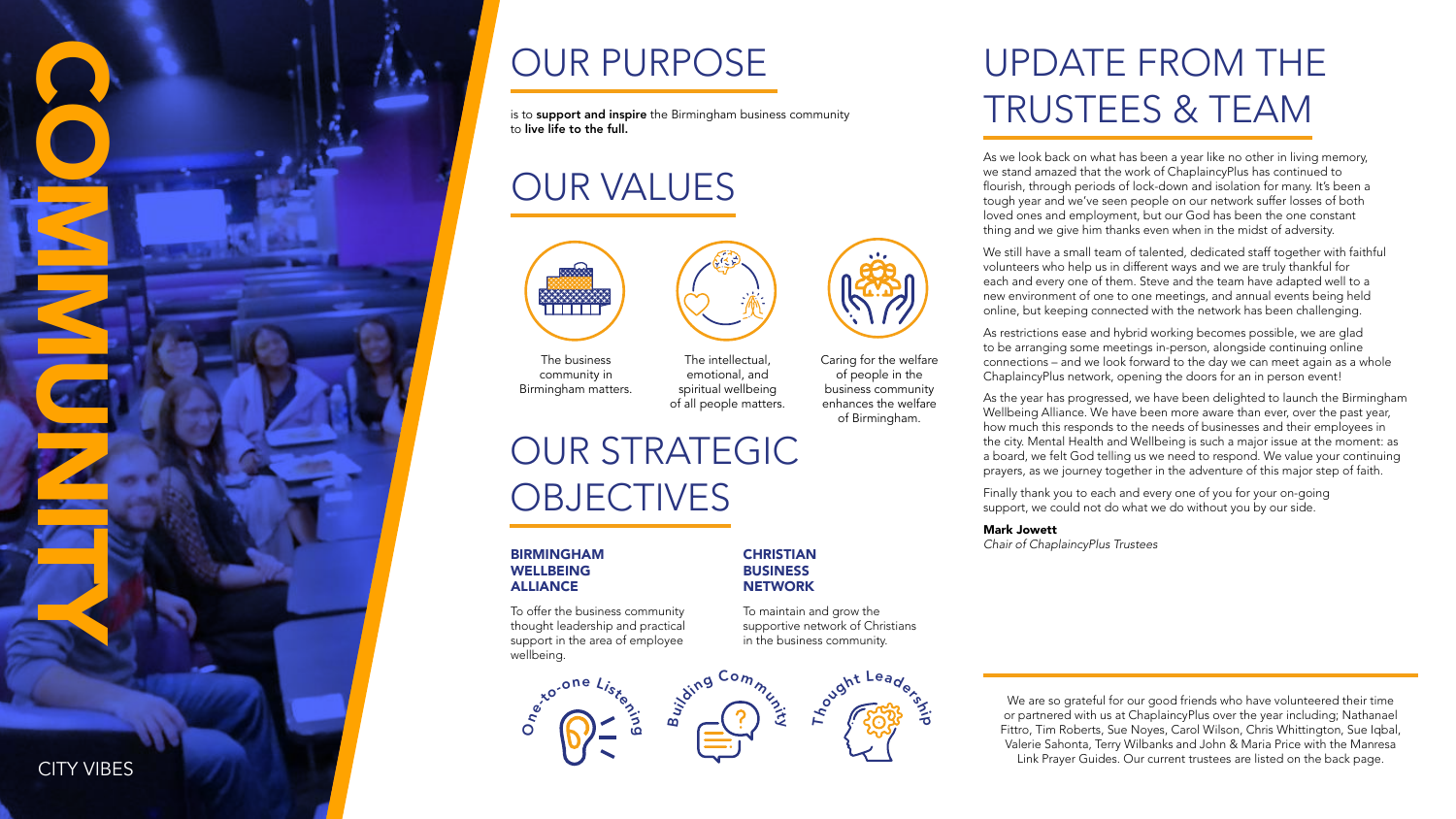

# CHRISTIAN BUSINESS NETWORK

ChaplaincyPlus has continued serving Christians in the business community in a variety of ways during the year, finding online alternatives to enable our support to continue. The team carried on with one to one meetings, supporting workplace Christian groups, and running events large and small. These included an online Carols Service, and 'A Very Birmingham Advent' – a short online thought, carol or reading daily through December.

### GROUPS

## BIRMINGHAM WELLBEING ALLIANCE

The past 18 months of the pandemic have not only increased the need for wellbeing support but created a necessary wake-up call to businesses actually to do something about it!

The Birmingham Wellbeing Alliance (BWA) has been set up to meet this need and launched in Autumn 2021. The BWA is about the 3 Cs: Communication, Collaboration and Community. The powerful idea of an Alliance will strengthen relationships with fellow member businesses in promoting the wellbeing agenda throughout the city.

An Alliance empowers participants to strengthen relationships with fellow member businesses in promoting the wellbeing agenda across the city. This is the cornerstone of BWA's objective to support.

Going forward, we are looking to develop a wider offer to businesses in the city, including a user-friendly digital wellbeing platform to reach a larger number of workers to improve their wellbeing. Contact us if you would like to introduce your firm to the BWA.

#### The Birmingham Wellbeing Forum

One outcome of the pandemic was the acceleration of the establishment of the Wellbeing Forum – an online meeting for people who support colleagues as Wellbeing Champions or Mental Health First Aiders. This had been planned for launch in 2021, but this was brought forward when we realised the impact of isolation and changes had made to individuals' mental health. This successful bi-monthly lunchtime group has trained and supported over 100 individuals in the last 12 months.

**Wellbeing Forum: Supporting Wellbeing Champions presents...** 

STONES

STEPPING





#### City Women

Supporting each other through both the opportunities and the challenges of working life, our City Women network of over 200 gets together for regular lunchtime events, online or in person, responding to the heart and soul of our work.

#### City Men

Offering an opportunity for men to come together over Zoom for lunch, City Men has thrived with a theme of 'My Journey, My Faith' – with testimonies from different 'City Men'. Speakers included a paramedic and an entrepreneur who survived the pandemic by providing a muchneeded coffee from the back of a van!

#### City Legal

Providing a forum for over 200 people from the legal profession to explore Christian faith and legal practice, our weekly breakfast on Friday mornings on Zoom replaced the monthly inperson breakfast, and included a 'City Legal Leaders' series – inviting senior leaders to speak about the impact of the pandemic on their area of law.

#### City Vibes

Supporting and encouraging young adults from all backgrounds with their working lives, the group offers fun events, conversations around different topics, and a flourishing and growing online community. A new monthly film club was trialled which has become a regular event and members are now organising their own in-person socials to continue building community.

#### City Sustainability

Providing the opportunity to talk and pray around environmental topics, this monthly group launched during lockdown to discuss how we can each care for our planet. Each session has a short talk, discussion and prayer.

#### Contemplation and Prayer

Offering online Christian meditation every Saturday morning to give people space to slow down, we are offering prayer practices that have stood the test of the centuries; we have also organised our annual Retreat in Daily Working Life for the 10th year running.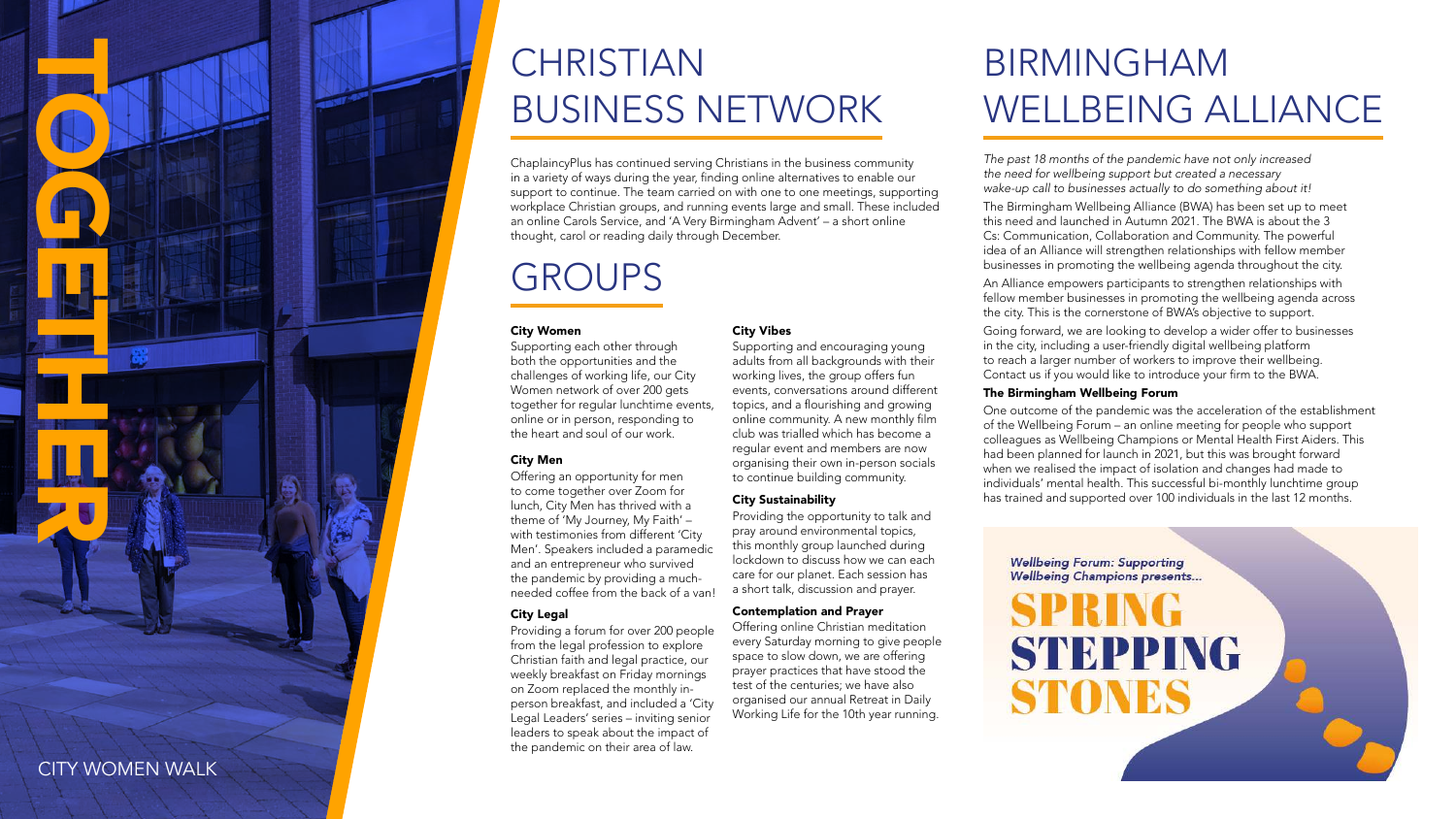"ChaplaincyPlus is very personal, very supportive of my whole wellbeing not just my work. They're great!"

"I really want to thank you again for your prayers and support over the past few months as I faced redundancy and then with all that ensued as a result of losing my job, I am extremely grateful."

"I am particularly grateful, for the discussion we had when I was looking for direction, after my mother's death. May God Bless you for all you do, for those who are being salt and light in the world of work."

> "Your many hours of listening, your prayers, your hope and insight, your willingness to journey with me through my darkness has helped me to focus on the hope and light of the world. "

"I'd like to thank you for your immense support earlier in the year. It's been a tough year hasn't it?"







"Thank you for all the work you do to put these events on: they are encouraging."

"It is one of the wonderful strengths of your work at ChaplaincyPlus that you pay attention to individuals."

#### ZOOM - CHAPLAINCYPLUS



TO WATCH OUR VIDEOS CLICK ON AN IMAGE OR SEARCH [CHAPLAINCYPLUS ON YOUTUBE](https://www.youtube.com/channel/UCH5T-7Il5Oe0Gh3cHIPyxiA)

ZOOM EVENT

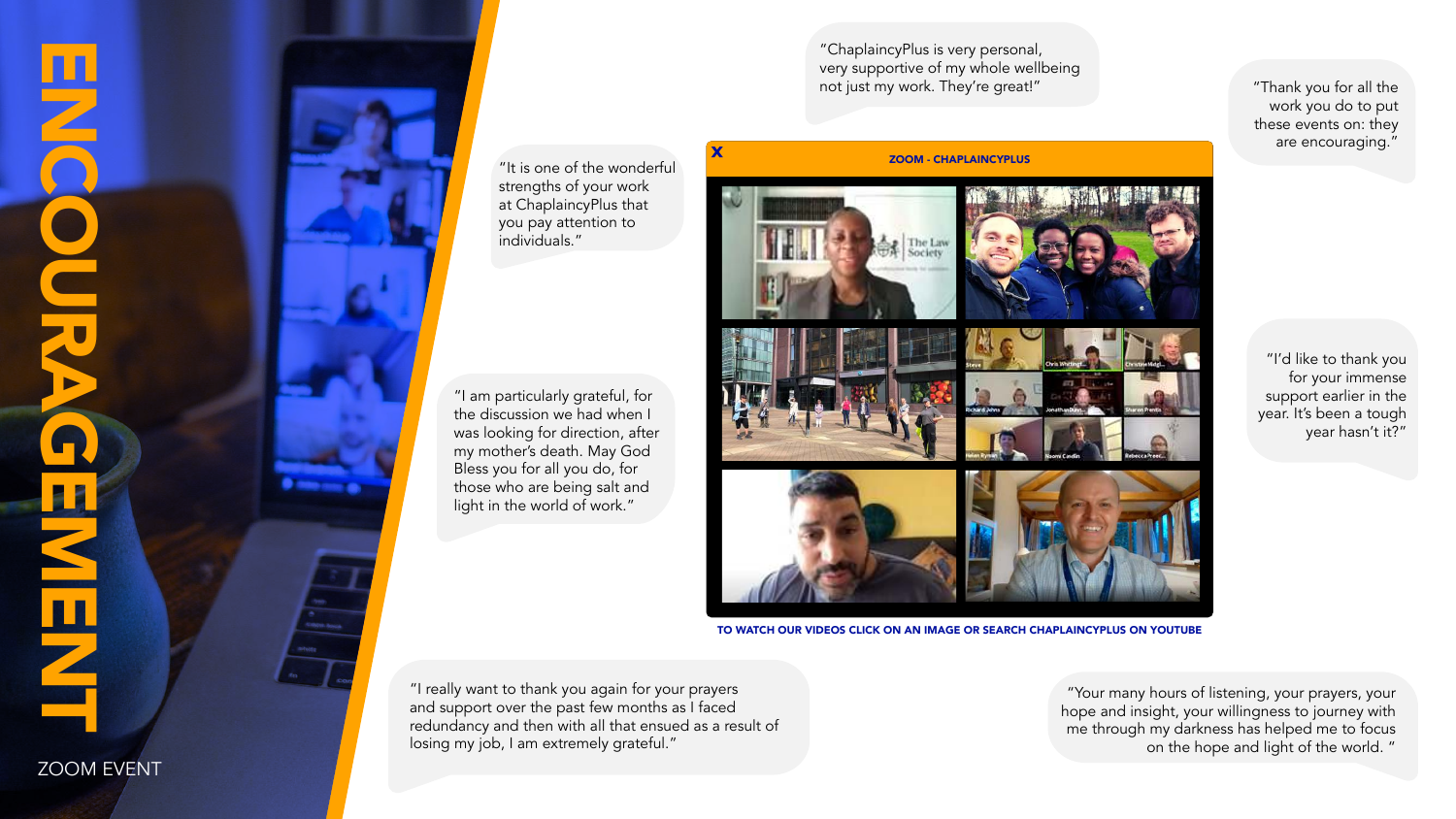This year has been another tight year financially, and through careful management of our finances and thanks to the generosity of all those who give we ended the financial year with a slight deficit in our accounts. Covid again played a part in some of the difficulty in fundraising, but also contributed to lower expenditure than expected, so we continue to be blessed.

Last year we had another successful one-off week of prayer and giving in March. This annual event is a helpful way to remind the network that we still need to raise individual giving in order to continue to support the Christian Business Network of Birmingham. These events are a wonderful way of mobilising our network, who are passionate about what we do, to stand with us at a key moment in our history.

### OUR SUPPORTERS

As all charities, we head into the new financial year with funding challenges, but we are grateful to our staff and volunteers who helped oversee the finances. We are also thankful to the trusts and organisations who contributed financially to the work over the last 12 months including:

- GJW Turner Charitable Trust
- Lady Tange Charitable Trust
- Limoges
- Roger & Douglas Turner Trust
- St Johns Church Harborne
- Olton Baptist Church
- Knowle Parochial Parish Church
- Riverside Church
- The Alastair & Rachael Norris Trust

ChaplaincyPlus would not exist without the generous support of those who choose to partner with us, through either a regular commitment or a one-off gift, and we are hugely thankful for this support. We hope and pray that this report will encourage you and also prompt others to be part of the journey with us.



## INCOME & EXPENDITURE

Total Income: £72,019

**One off - Trust Tax reclaimable & other Wellbeing & event income** 





### STEPHANIE BOYCE EVENT



Total Expenditure: £75,360 83.4% 6.3% 10.2% 0.1% EXPENDITURE

### SEPTEMBER 2020 – AUGUST 2021



Regular income - Individual Regular income - Trust **One off - Individual**